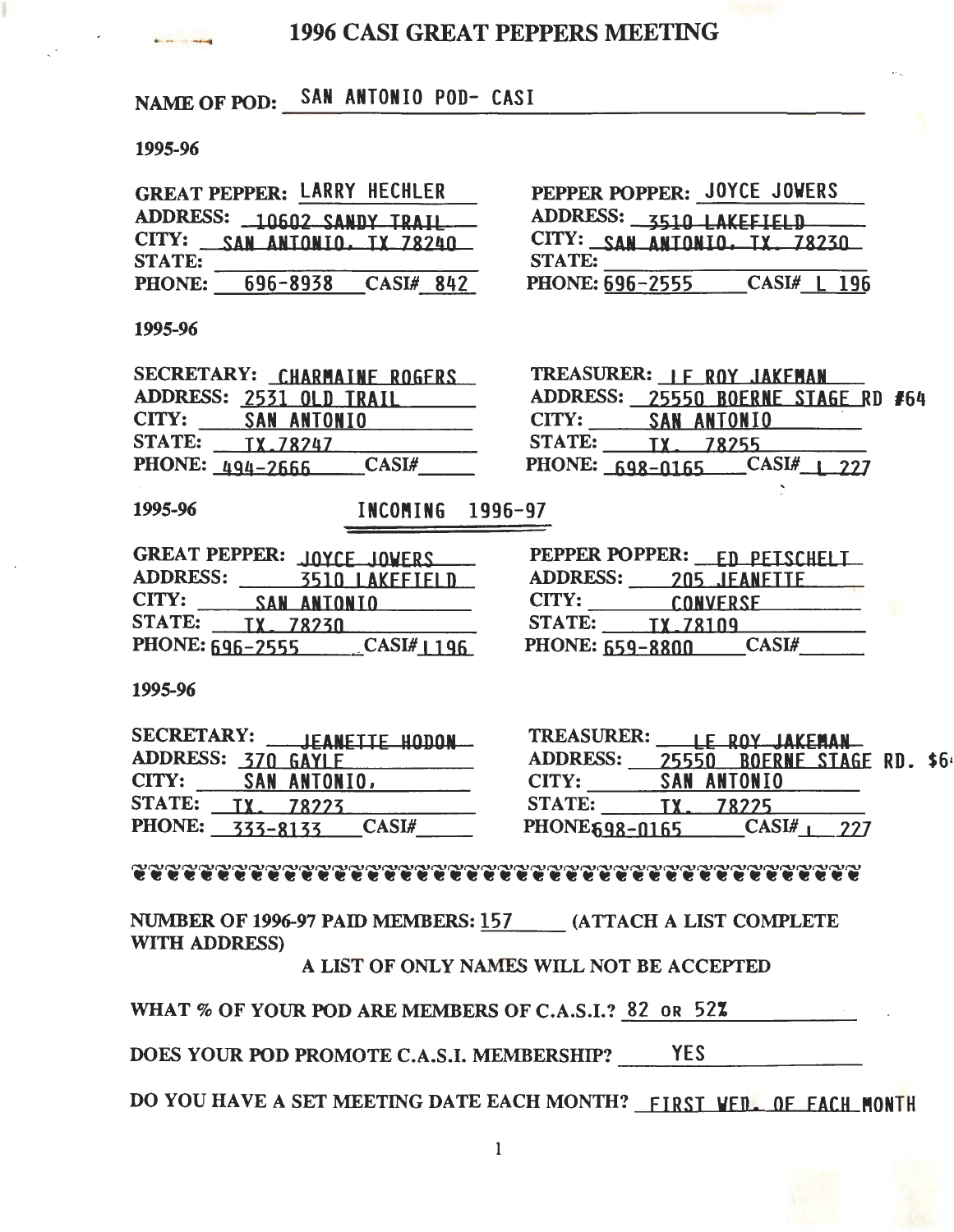# 1996 CASI GREAT PEPPERS MEETING

# NAME OF POD: SAN ANTONIO POD- CASI

### 1995-96

| <b>GREAT PEPPER: LARRY HECHLER</b> |  |                    |  |
|------------------------------------|--|--------------------|--|
| ADDRESS: 10602 SANDY TRAIL         |  |                    |  |
| CITY: SAN ANTONIO, TX 78240        |  |                    |  |
| <b>STATE:</b>                      |  |                    |  |
| <b>PHONE:</b>                      |  | 696-8938 CASI# 842 |  |

| PEPPER POPPER: JOYCE JOVERS  |  |             |  |
|------------------------------|--|-------------|--|
| ADDRESS: 3510 LAKEFIELD      |  |             |  |
| CITY: SAN ANTONIO, TX. 78230 |  |             |  |
| <b>STATE:</b>                |  |             |  |
| <b>PHONE: 696-2555</b>       |  | CASI# L 196 |  |

#### 1995-96

|       | SECRETARY: CHARMAINE ROGERS |             |  |
|-------|-----------------------------|-------------|--|
|       | ADDRESS: 2531 OLD TRAIL     |             |  |
| CITY: |                             | SAN ANTONIO |  |
|       | STATE: TX.78247             |             |  |
|       | PHONE: 494-2666             | $CASL$ #    |  |
|       |                             |             |  |

| TREASURER: IF ROY JAKEMAN          |  |
|------------------------------------|--|
| ADDRESS: 25550 BOERNE STAGE RD #64 |  |
| CITY: SAN ANTONIO                  |  |
| STATE: TX 78255                    |  |
| PHONE: 698-0165 CASI# 1 227        |  |

1995-96 INCOMING 1996-97

| GREAT PEPPER: JOYCE JOVERS | PEPPER POPPER: FD PEISCHELL |
|----------------------------|-----------------------------|
| <b>ADDRESS:</b>            | <b>ADDRESS:</b>             |
| <b>3510 LAKEFIELD</b>      | 205 JEANETTE                |
| CITY:                      | CITY:                       |
| <b>SAN ANTONIO</b>         | CONVERSE                    |
| <b>STATE:</b>              | <b>STATE:</b>               |
| TX. 78230                  | TX.78109                    |
| PHONE: 696-2555            | CASI#                       |
| CASI#1196                  | <b>PHONE: 659-8800</b>      |

| PEPPER POPPER:                   | <u>EN PEISCHELI</u> |
|----------------------------------|---------------------|
| <b>ADDRESS:</b>                  | 205 JEANETTE        |
| CITY:                            | <b>CONVERSE</b>     |
| <b>STATE:</b><br><b>TX.78109</b> |                     |
| PHONE: 659-8800                  | <b>CASI#</b>        |

1995-96

| SECRETARY:<br>JEANETTE HODON              | <b>TREASURER:</b>     |       | <b>ROY JAKEMAN</b>  |  |
|-------------------------------------------|-----------------------|-------|---------------------|--|
| ADDRESS: 370 GAYLE                        | <b>ADDRESS:</b>       | 25550 | <b>BOERNE STAGE</b> |  |
| CITY:<br>SAN ANTONIO,                     | CITY:                 |       | <b>SAN ANTONIO</b>  |  |
| <b>STATE:</b><br>78223                    | <b>STATE:</b>         |       | 78775               |  |
| <b>PHONE:</b><br><b>CASI#</b><br>333-8133 | <b>PHONE 698-0165</b> |       | CASI#               |  |

| <b>SECRETARY:</b><br><b>JEANETTE HODON</b> | <b>TREASURER:</b> | <b>ROY IAKEMAN</b>                    |
|--------------------------------------------|-------------------|---------------------------------------|
| ADDRESS: 370                               | <b>ADDRESS:</b>   | <b>BOERNE STAGE RD. \$64</b><br>25550 |
| CITY:<br>SAN ANTONIO,                      | CITY:             | <b>SAN ANTONIO</b>                    |
| <b>STATE:</b>                              | <b>STATE:</b>     | 78775                                 |
| <b>PHONE:</b><br>CASL#                     | PHONE 698-0165    |                                       |

### 

NUMBER OF 1996-97 PAID MEMBERS: 157 (ATTACH A LIST COMPLETE WITH ADDRESS)

A LIST OF ONLY NAMES WILL NOT BE ACCEPTED

WHAT % OF YOUR POD ARE MEMBERS OF C.A.S.I.? 82 OR 52%

DOES YOUR POD PROMOTE C.A.S.I. MEMBERSHIP? YES

DO YOU HAVE A SET MEETING DATE EACH MONTH? FIRST VED. OF FACH MONTH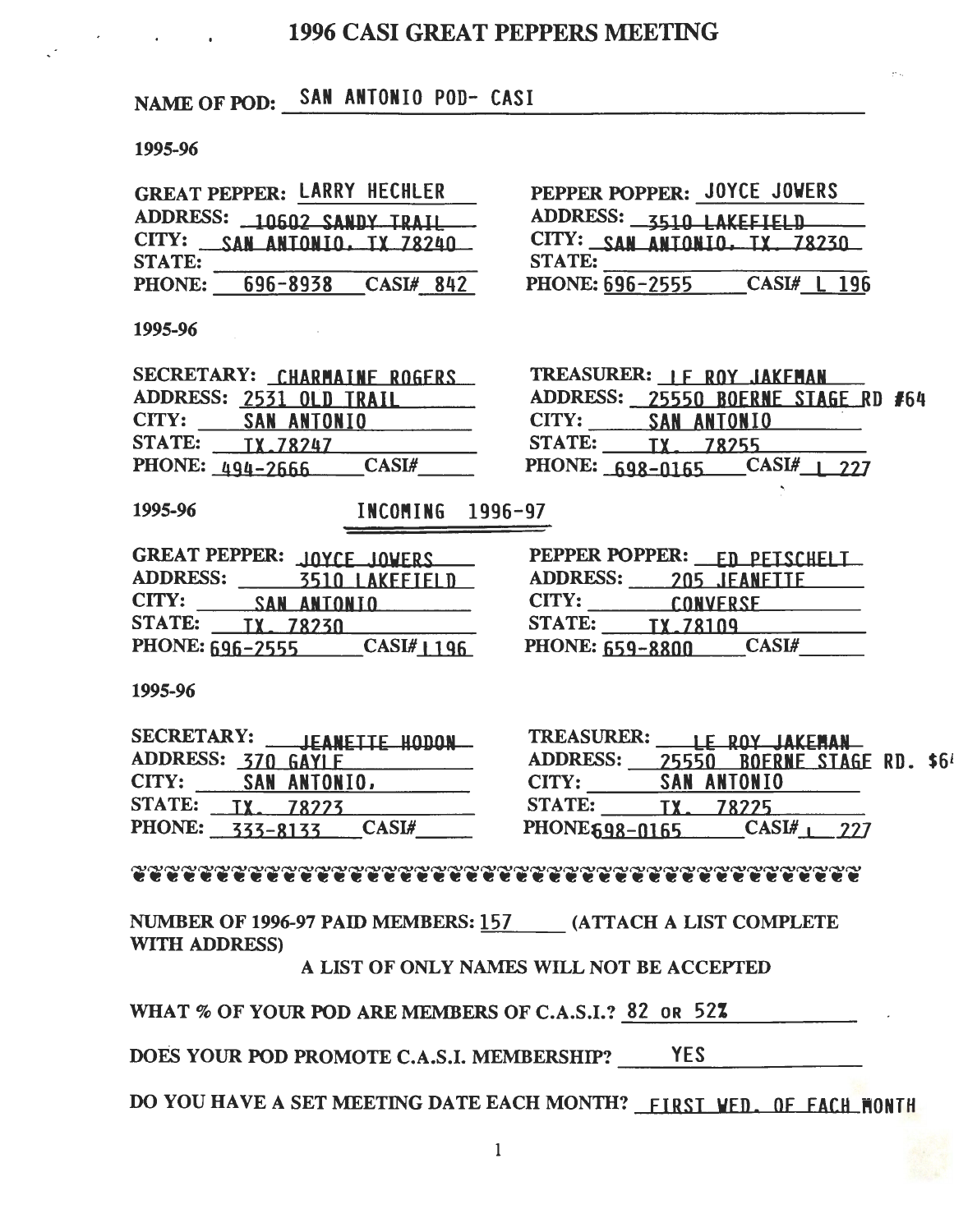## 1996 CASI GREAT PEPPERS MEETING

| WHAT IS THE SET DATE? FIRST VENSDAY OF EACH MONTH (12 MEETINGS PER YR.)                                                                                                                                                                                                                                                                                                                                                                           |
|---------------------------------------------------------------------------------------------------------------------------------------------------------------------------------------------------------------------------------------------------------------------------------------------------------------------------------------------------------------------------------------------------------------------------------------------------|
| HOW MANY MEETINGS DID YOU HAVE IN 1995-96? 12                                                                                                                                                                                                                                                                                                                                                                                                     |
| DID YOU HAVE AN ELECTION OF OFFICERS THIS YEAR? YES                                                                                                                                                                                                                                                                                                                                                                                               |
| DATE OF ELECTION? JULY 1, 1996                                                                                                                                                                                                                                                                                                                                                                                                                    |
| DID YOU HOLD A CASI SANCTIONED POD COOKOFF THIS YEAR? <u>YES</u>                                                                                                                                                                                                                                                                                                                                                                                  |
| DATE: MARCH 16, 1996PLACE OF COOKOFF? HELOTES, IX PROOF:                                                                                                                                                                                                                                                                                                                                                                                          |
| HOW MUCH MONEY DID YOUR POD RAISE FOR CHARITY IN 1995-96? \$2,000.00                                                                                                                                                                                                                                                                                                                                                                              |
| REGIONAL REFEREE NOMINATION: 6EORGE JOVERS                                                                                                                                                                                                                                                                                                                                                                                                        |
| ADDRESS: 3510 LAKEFIFLD CITY: SAN ANTONIO STATE: TX.78230                                                                                                                                                                                                                                                                                                                                                                                         |
| PHONE: $(210)$ 696-2555                                                                                                                                                                                                                                                                                                                                                                                                                           |
| PLEASE ANSWER THE FOLLOWING -- USE THE BACK OF PAGE IF<br>NECESSARY:                                                                                                                                                                                                                                                                                                                                                                              |
| What did your POD do this year to promote C.A.S.I., Chili, C.A.S.I. Cookoffs,<br>Memberships, raise money for charities, etc.? This information may be shared with<br>other PODS or used to help promote CHILI in other areas. This will also be used to<br>create a POD profile for C.A.S.I. Please share all information that would be beneficial.                                                                                              |
| GREAT PEPPER'S SIGNATURE: x                                                                                                                                                                                                                                                                                                                                                                                                                       |
| <b>LARRY HECHLER</b>                                                                                                                                                                                                                                                                                                                                                                                                                              |
| OUR MEMBERSHIP CHAIRMAN SOLICITATED CASI MEMBERSHIP AND COLLECTED<br>DUES WHICH WAS TURNED OVER TO THE SAP-CASI TREASURER WHO SENT IT TO<br>CASI. WE ALSO BEGAN TRYING TO RAISE OUR OWN MEMBERSHIP SINCE MANY<br>OF OUR MEMBERS HAVE BEEN AROUND A LONG TIME. WE FEEL WE NEED TO<br>RECRUIT YOUNG BLOOD TO TAKE OUR PLACE, SO THIS HAS BEEN OUR GOAL.<br><b><i>INSTITUTE OF TEXAS CULTURES'</i></b><br><b>AND</b><br>IN ADDITION WE BELONG TO THE |

\*Return to Hut Brown, Executive Director, by August 24, 1996, at 1516 Prairie, El Paso, Texas 79925.

 $\mathcal{L}^{\text{max}}$ 

 $\sim$ 

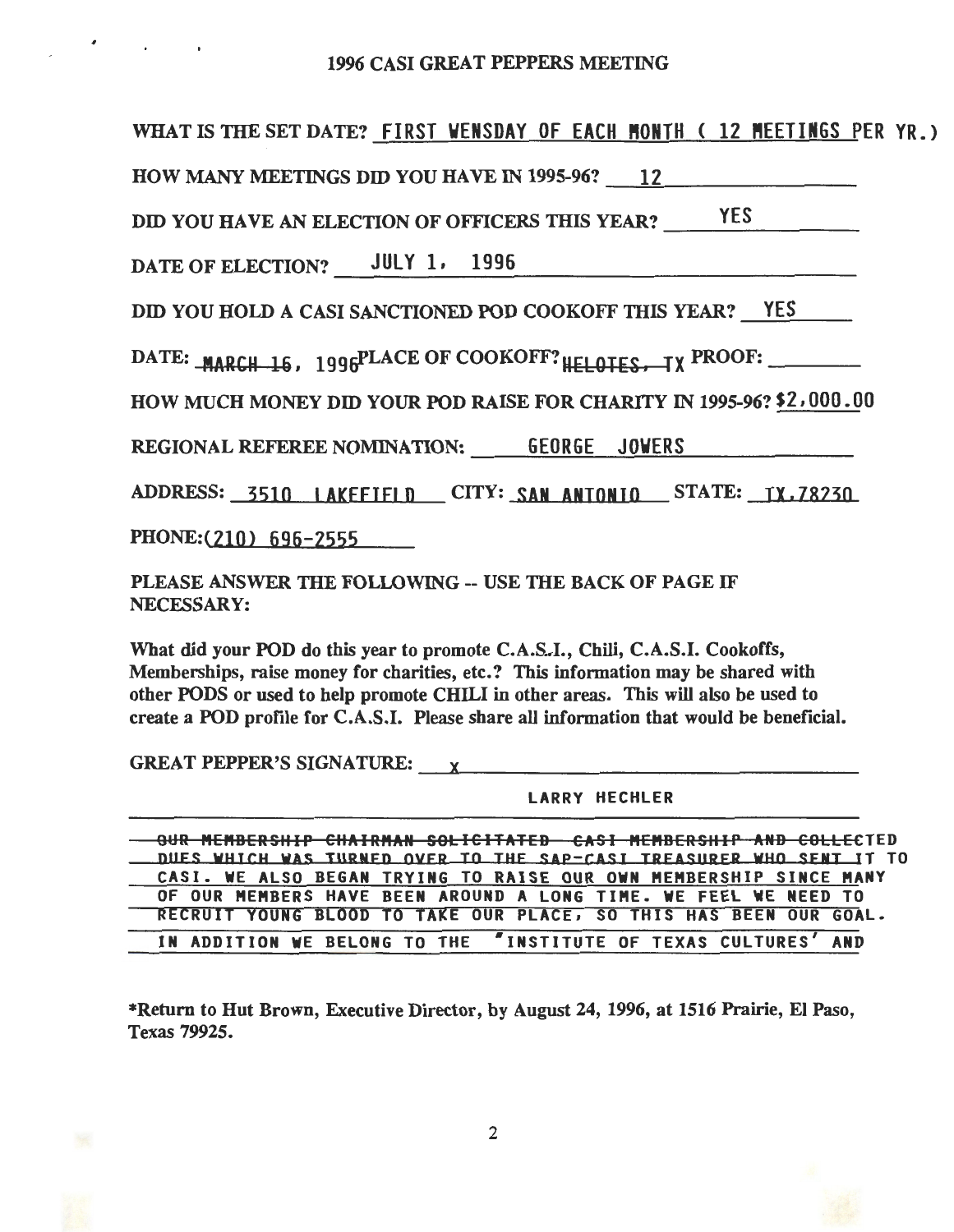THEY HOLD A "TEXAS FOLKLIFE FESTIVAL" ON 15 ACRES AT THE INSTITUTE. THIS YEAR WAS THE 25 TH YEAR FOR THE FESTIVAL AND PEOPLE FROM THE SAN ANTONIO POD HAVE BEEN INVOLVED ALMOST SINCE IT STARTED. THE<br>FESTIVAL HAS MORE THAN 10,000 PARTICIPANTS, REPRESENTING OVER 60 FESTIVAL HAS MORE THAN  $10,000$  participants, representing COUNTRIES AND 45 ETHNIC AND CULTURAL GROUPS. THE FESTIVAL LASTS FOR FOUR DAYS AND 75,000 VISITORS NORMALLY ATTEND. THE FESTIVAL HAS 8 LARGE STAGES WHERE MUSIC AND DANCING FROM ETHNIC GROUPS ARE ACTED OUT. SO WHERE DOE"S SAP-CASI FIT INTO THIS SHOW? WELL •cHILI CON CARNE• IS THE OFFICAL DISH FOR TEXAS SO THE POD SERVES CHILI AND BEER AND IN FACT WE SERVED MORE THAN \$13,000.00 THIS YEAR. WE ALSO WON 1ST PLACE FOR OUR RUSTIC BOOTH AND 1ST PLACE FOR OUR FOOD BY A SQUAD OF JUDGES. **MANNY** STORIES HAVE BEEN WRITTEN ABOUT THE BEGINNING OF CHILI. O. HENRY, WRITER OF SHORT STORIES VISITED SAN ANTONIO IN THE 1880s AND WROTE ABOUT CHILI CONCARNE IN SAN ANTONIO. HE SAID THAT CROWDS THRONGED ALAMO AND MILITARY PLAZAS WHERE CHILI CONCARNE WAS BEING SERVED BY "CHILI QUEENS" IN A CARNIVAL STYLE. NATIONAL PUBLICITY WAS GIVEN TO THE DISH AT CHICAGO WORLD'S FAIR IN 1893 WHEN "SAN ANTONIO CHILI STAND" WAS SET UP AND OPERATED BY THE "CHILI QUEENS" OF SAN ANTONIO. THE CATTLE DROVERS ON THE WAY TO KANSAS ATE A CHILI STEW SIMILAR TO CHILI CON CARNE. OF COURSE ALL THE RANGE COOK HAD TO DO WAS HAVE ONE OF THE CATTLE BUTCHERED AND PICK SOME WILD PEPPERS AND SPICES.

: March 16, 1996, Helotes, TX, CASI. SAP-CASI Pod Cookoff. Held at the Floore Country Store, 14464 Old Bandera Road, in Helotes. Entry fee \$17.00. Overnight camping - no hookups. No ground fires. 2:00 PM turn-in. Chili  $\frac{1}{2}$  Cring Only. Info Larry Hechler, 10602 Sandy Trail, San Antonio, TX 78240.<br>(210)413-0481 or (210)696-8938 or George Jowers (210)696-2555 <u>rınç</u><br>10)

as kan san mini kamerkan kan mengelakun

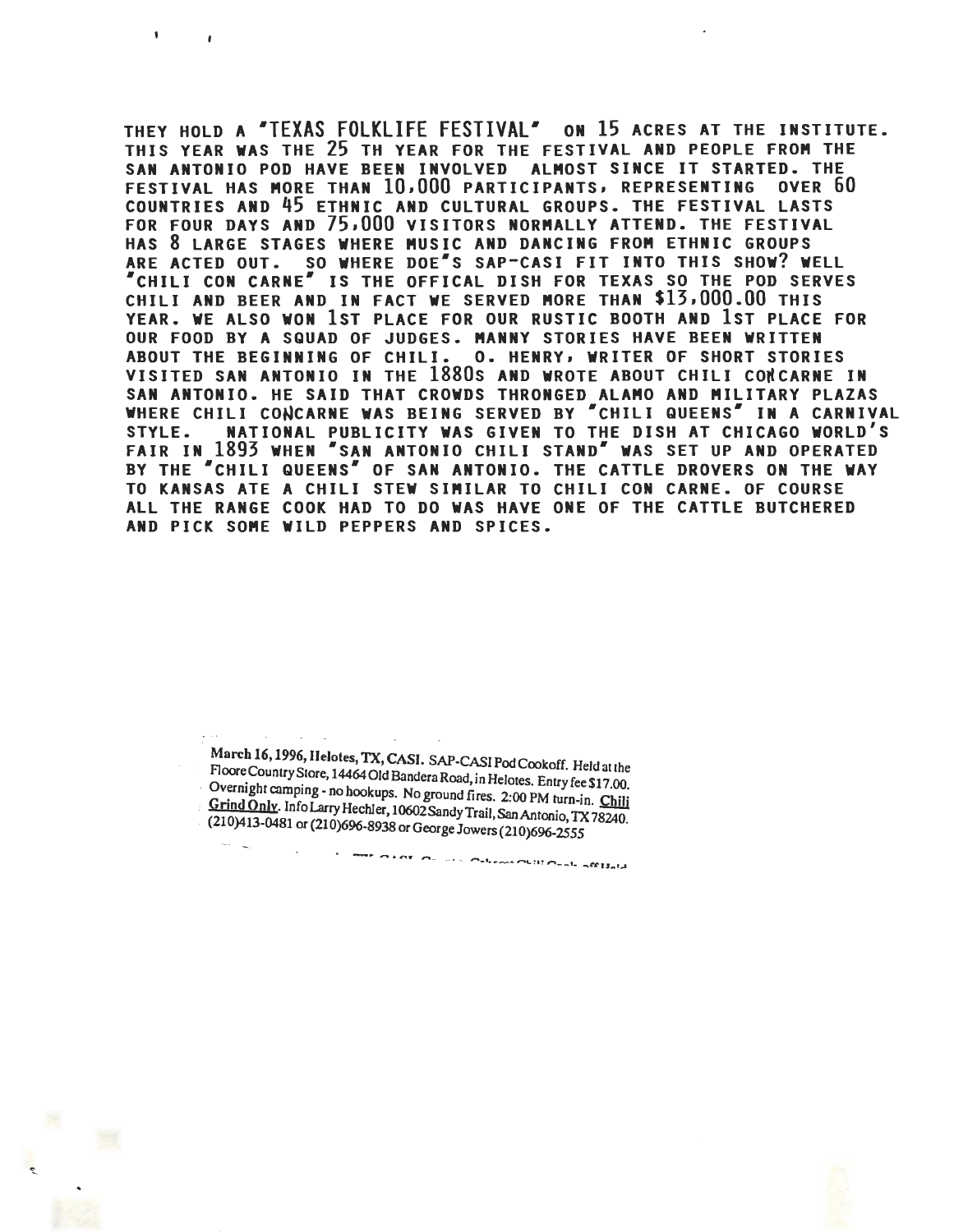# · Stil-6151 111 11: 02157411- LL

ALVIS & BILLIE J. ADAMS 14107 SWALLOW SAN ANTONIO, TX 78217 210-655-6650

PAID THRU 9-30-95

**ANN** J. ANGEL 3106 SAGEHILL SAN ANTONIO, TX. 78230

PAID THRU 9-30-94

RAMIRO BALDERRAMA 7940 PIPERS CREEK #831 SAN ANTONIO, TX 78251 520-4353 **W** 229-9678 PAID THRU 9-30-94

LINDA BOYDSTON 16240 SAN PEDRO #2 SAN ANTONIO, TX 78232 210-545-3341

PAID THRU 9-30-94

LARRY & JANIE BURRUSS 1004 CREPE MYRTLE SAN MARCOS, TX. 78666 512-353-8895 11-16 12-21 CASI, BOTH LIFE MEMBERS - WORK # 512 392-4968CASI, BOTH

RAY & YVONNE CALHOUN 109 MORENE AVE. WAXAHACHIE, TX. 75165 214-937-2622

PAID THRU 9-30-94 CASI, BOTH LIFE **MEMBERS** 

HERMAN & JEANETTE CELLMER P.O. BOX 7 ST. HEGWIG, TX. 78152

HERMAN IS LIFE MEMBER--PAST GREAT PEPPER PAID THRU 9-30-94 (JEANETTE)

JANET & FREAO CIELENCKI 111 KIRBY HEIGHTS SAN ANTONIO, TX. 78219 661-3365 8-14 *7-7*  PAID THRU 9-30-94 **CASI,** BOTH

**RUBEN AGUIRRE**  8006 PEALE DR. **SAN ANTONIO,** TX 78239-3456

PAID THRU 9-30-94

**BOB** & **ANN** ANGEL 3714 PRINCE GEORGE SAN ANTONIO, TX. 78230 558-1331

PAID THRU 9-30-94 **CASI,** BOTH

PEGGY **SWANK** & **MIKE** BALLAGH 5430 VISTA COURT **SAN ANTONIO,** TX. 78247 512-650-9684 8-29 5-5 **PAID** THRU 9-30-94 **CASI, BOTH** 

CHARLIE BRUTON 302 **WEISMAN**  SAN ANTONIO, TX. 78231 349-7994 9-17 PAID THRU 9-30-94 CASI

MEL & **BARBARA** BURTON 162 HILLSIDE DR. SEGUIN, TX. 78155 210-379-7895 1-1 1-24 JOHN CAFFEY PAID THRU 9-30-94 MEL IS **A** LIFE MEMBER PAST G.P.,BARB. PAID TO **PAJ0-91RU** 9-30-94

> MONTY & CHRIS CARROLL RT. 1 BOX 74A CIBOLO, TX. 78108 659-8675

PAID THRU 9-30-94 CASI, BOTH

MARTHA K. CHAPMAN 807 COBBLE DR. SAN ANTONIO, TX 78216 210-349-3055

PAID THRU 9/30/95

DANA CLOUGH 14642 HIGHLAND RIDGE SAN ANTONio, TX 78233

PAID THRU 9-30-94

-:-->1 *1 I* 7

**JAMES AKERS**  242 **MAPLE\IOOO SAN ANTONIO,** TX 78216 210-824-3415  $7/26/72$ PAID THRU 9-30-94

CHARLINE BAKER 5002 WYCUFF SAN ANTONIO, TX. 78220

PAID THRU 9-30-94 **CASI** 

MIKE BECK 17061 VISTA BLUFF SAN ANTONIO, TX 78247 210-656-0332

PAID THRU 9-30-94

RUTH **ANN** BUKOVINY 450 **FAIRWOCX> AVE.,** #131 CLEARWATER, Fl 34619

**PAID** THRU 9-30-94

P.O. BOX 17365 AUSTIN, TX. 78760 512-459-8430

DON & ANNELL CAUSEY 214 SIGNAL Hill SEGUIN, TX. 78155 512-379-6565 4-6 PAID THRU 9-30-94 CASI, BOTH LIFE MEMBERS

RON CHARLTON 1653 WEST BELT SO. **HOUSTON, TX. 77042** W 713-782-0822

PAID LIFE MEMBERSHIP (\$50.00) CASI, LIFE **MENIER** - H 713-782-7491

JOHN(JUDGE ROY BEAN) COLLINS 423 HIALEAH SAN ANTONIO, TX 78218 653-1848

PAID THRU 9-30-94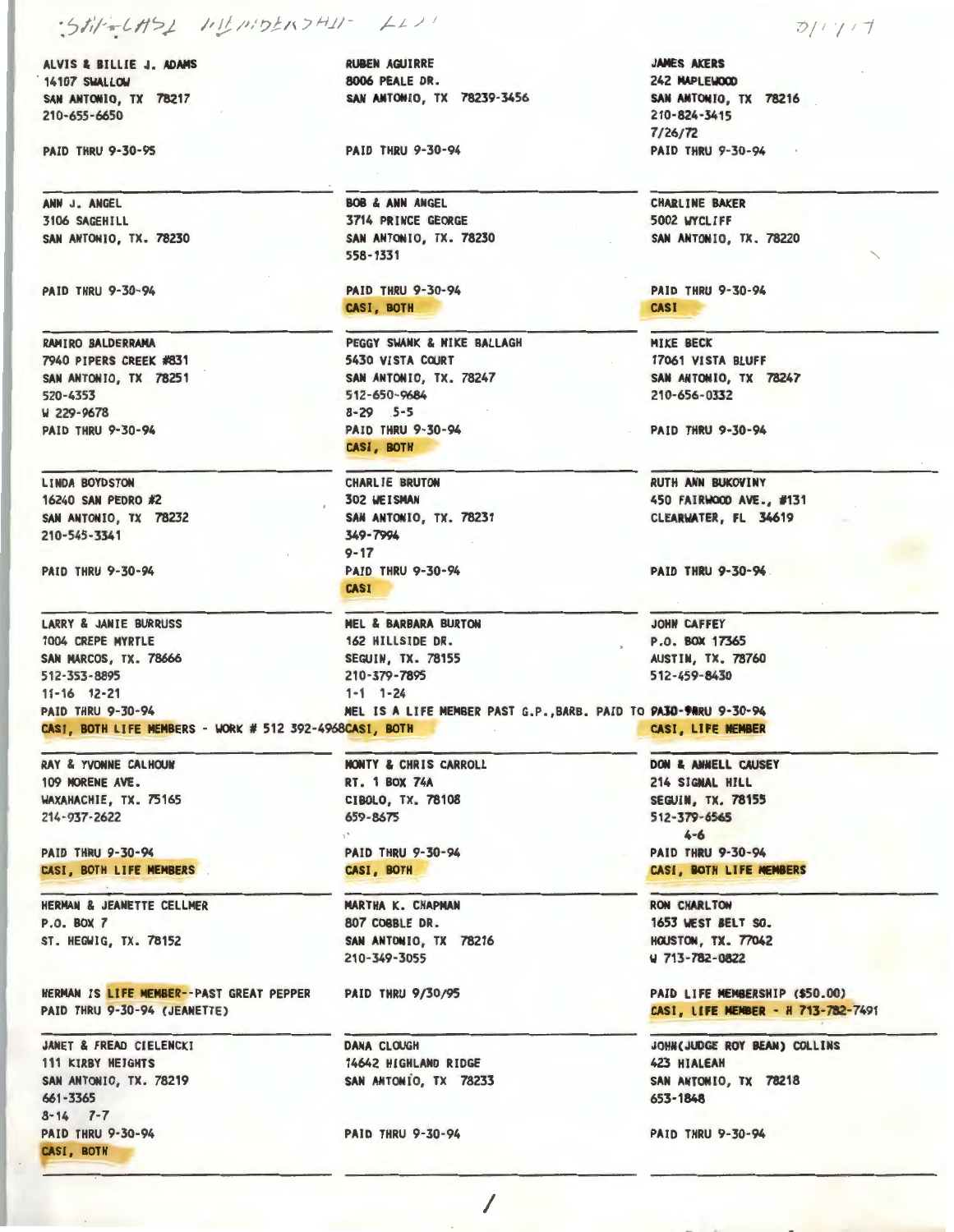**JACK CROW** 3738 BROOKHAVEN CLUB DR. ADD I SON, TX. 75244 ???-241-7972 ? ???-32D-7205 PAID THRU 9-30-94 CASI

SUE DOSS 8303 MOPAC BLVD #C-140 AUSTIN, TX 78759

PAID THRU 9-30-94 CASI, LIFE **MEMBER** 

**RANDY** FISCHER 710 **LANG** RD. SEGUIN, TX. 78155 512-379-0386

PAID THRU 9-30-94 **CASI** 

KEITH & **BUNNY** FREDERICKS 110 **PENNSYLVANIA AVE.**  VICTORIA, TX. 77904-2543

PAID THRU 9-30-94

STEVE "YELLER DOG" HAMLETT 10105 KEMPWOOO DR., #334 HOUSTON, TX 77080

CHARTER MEMBER

**LARRY** & **SANDY** HECHLER **6059 BROADMEADOW SAN ANTONIO,** TX. 78240 684-4225

PAID THRU 9-30-94 CASI, LARRY ONLY

MARC & ROSA LINDA HERNANDEZ 347 FREEMAN DR. SAN ANTONIO, TX 78228 210-434-1443 10-26 9-26 PAID THRU 9-30-94

LARRY & JEANETTE HOOON 370 GAYLE SAN ANTONIO, TX 78223 210-333-8133  $7 - 1$  5 - 31 **VID THRU 9-30-94** 

JOE & EDNA DALTON 10910 W. BELLFORT #405 HOUSTON, TX. 77099 713-774-6288

PAID THRU 9-30-94 CASI, BOTH LIFE MEMBERS

**IRA** & IRENE DUFFIELD 4923 ROLLINGFIELD SAN ANTONIO, TX 78228 684-5609 6-28 10-1 IRENE WAS GREAT PEPPER PAID THRU 9-30-94 **CASI,** BOTH LIFE **MEMBERS** 

CHERI FLETCHER 302 **WEIZMANN SAN ANTONIO,** TX 78213

PAID THRU 9-30-95

SHORTY FRY 1601 FARO #1904 AUSTIN, TX 78741-3234 512-385-5409

CHARTER MEMBER

ROY & CONNIE **HANSMANN**  1222 HILCREST **NEW BRAUNFELS,** TX 78130 512-629-6405

PAID THRU 9-30-94

LYNN & CAROLYN HEJTMANCIK 5400 BRODIE LN., #1270 AUSTIN, TX 78745

PAID THRU 9-30-94 CASI, BOTH LIFE MEMBERS

DEBORAH HICKLE P.O. BOX 114 TERLINGUA, TX 79852

PAID THRU 9-30-94 CASI

ELTON & NORMA HOMESLEY 1005 DOVE DR. MANCHACA, TX 78652-4145 512-282-1199

PAID THRU 9-30-94 CASI, BOTH LIFE MEMBER

JULIE **DARLEY**  2533 **WATERFRONT PARK CANYON LAKE,** TX 78133 H 899-4060

•

**PAID** THRU 9-30-94

JACK EMSWILER 5403 CLOVER DR. SAN ANTONIO, TX. 78228

#### **DECEASED**

JACK IS LIFE MEMBER··PAST G.P. PAID THRU 9-30-93 (CONNIE)

**FRANK** & **BARBARA** FOX 12011 **FAIRMEADOW** HOUSTON, TX 77071 713-721-4660

PAID THRU 9-30-94 CASI, BOTH LIFE **MEMBERS** 

JUSTIN GIFT P.O. BOX 393 GRUVER, TX 79040

8-19 PAID THRU 9-30-94

DOUG & GAIL HARGROVE 4102 **ACKERMAN** RD. **SAN ANTONIO,** TX. 78219 661-9676

PAID THRU 9-30-94 CASI, DOUG ONLY

WILD BILL & **DONNA** HENDERSON 203 E. TEMPLE HOBBS, **NEW** MEXICO 88240 SCS-393-2302

PAID THRU 9-30-94 CASI, BOTH

HAPPY **HINMAN**  330 PAMELA DR. SAN ANTONIO, TX. 78223 532-7205 6-5 PAID THRU 9-30-94 CASI, LIFE **MEMBER** 

PAT IRVINE 208 GALVIN SEGUIN, TX. 78155 512-372-0229 4-6 LIFE MEMBER--PAST GREAT PEPPER CASI, LIFE **MEMBER** 

 $\setminus$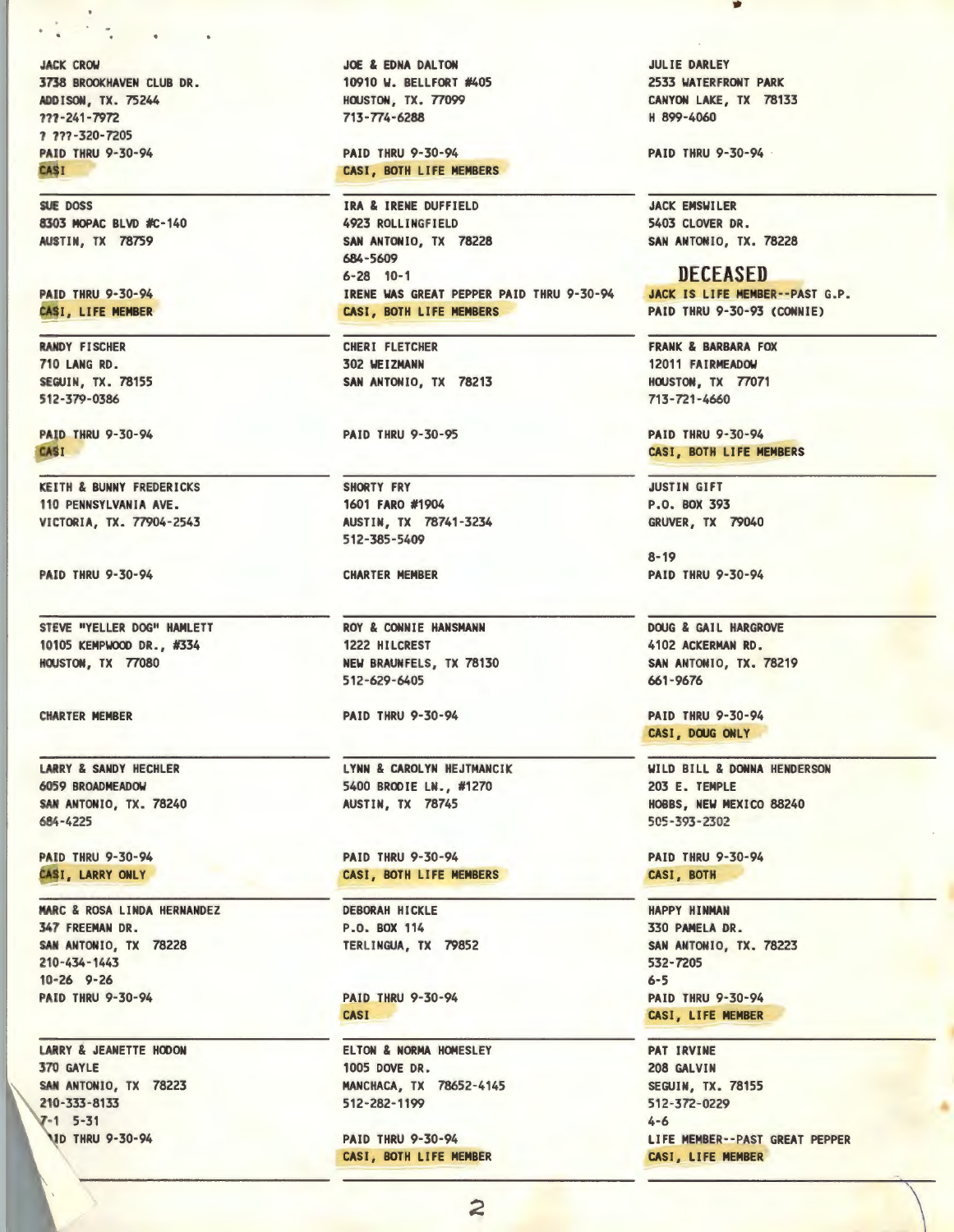LEROY JAKEMAN 25550 BOERNE STAGE RD. #64 SAN ANTONIO, TX. 78255 698-0165 9-19 PAID THRU 9-30-94 CASI, LI FE **MEMBER** 

 $\cdots$ 

R. BRUCE & HONEY JONES 627 **BALSA CANYON** LAKE, TX 78133-6143 210-899-3353

**PAID** THRU 9-30-94 **CASI, BOTH** 

**JERRY & BRENDA KOLINEK** 1911 DEER TRAIL FLORESVILLE, TX. 78114 393-3599 HIS 10/12 1/21 PAID THRU 9-30-94 **CASI,** BOTH

EDDIE & SALLY LEE 1422 BLUECREST SAN ANTONIO, TX. 78232 490-4436

PAID THRU 9-30-94 CASI, BOTH

DEE LUBKER P.O. BOX 512 MARBLE FALLS, TX 78654

PAID THRU 9-30-95 **CASI** 

**NAN MARSH** P.O. BOX 1005 **BOERNE,** TX. 78006

CHARTER **MEMBER** 

LAURA McDANIEL P.O. BOX 39033 SAN ANTONIO, TX 78218

PAID THRU 9-30-94

LYNDA McKINNEY 658 E. STENGER ST. SAN BENITO, TX. 78586 512-399-3237  $6 - 2$ **PAID THRU 9-30-94** CASI

**CARL JAICS 800 CONRADS RD NEW BRAUNFELS,** TX 78130 210-608-0420

**PAID** THRU 9-30-94 **CASI** 

GEORGE & JOYCE JOWERS 3510 LAKEFIELD **SAN ANTONIO,** TX. 78230 696-2555 7-17 11-24 GEORGE IS G.P. PAID THRU 9-30-95 CASI, BOTH LIFE **MEMBERS** 

PAT KRENEK 15446 **W.** WESTWOOD CR. HOUSTON, TX. 77071 713- 721-4997

PAID THRU 9-30-94 CASI, LI FE **MEMBER** 

JERRY & DOTTIE LEHMAN 5242 CORAL MIST DR. **SAN ANTONIO,** TX. 78219 210-661-4910

**PAID THRU 9-30-94** CASI, JERRY ONLY

**MARY** MANGOLD **7771 JOE NEWTON #1008** SAN ANTONIO, TX 78238 210-681-1890 **W** 210-663-2849 PAID THRU 9-30-94

SUE **MARSH**  8727 **HUEBNER** #1608 **SAN ANTONIO,** TX 78240 694-4556 **.W** 498-8370 **PAID** THRU 9-30-94

PAT McDANIEL 8914 SILENT CROSS SAN ANTONIO, TX 78250 647-4485

PAID THRU 9-30-94

SANDRA MCMILLAN RT 3 BOX 367A·1 HARLINGEN, TX 78552 **W** 512-425-6408 3-21 PAID THRU 9-30-94 CASI, LIFE **MEMBER** 

**TIM JAMES 8918 FOREST** TRAIL **SAN ANTONIO,** TX. **78255 698-2104**  3-11 **PAID** THRU 9-30-94 **CASI** 

H. RAY & JUDIE KING **317 NUSTANG CIRCLE** SAN ANTONIO, TX. 78232 496-8090 9-2 2-4 PAID THRU 9-30-94 CASI, BOTH LIFE **MEMBERS** 

**BARBARA** LEAVELLE 6611 FOREST GROVE **SAN ANTONIO,** TX 78240-3315 681-1238

**PAID** THRU 9/30/94 **CASI** 

CHUCK LITTLETON 1719 FOREST SPRING SAN ANTONIO, TX 78232 **210-494·8158**  7-30-52 **PAID** THRU 9·30-94

**ANGEL MARSH**  7543 SOUTH SEA #139 **SAN ANTONIO,** TX 78216 340-0591

**PAID** THRU 9-30-94

**SUZANNE MARSH**  7543 SOUTH SEA #139 SAN ANTONIO, TX 78216 340·0591 W 735-9511 **PAID THRU 9-30-94** 

**MIKE** McGLOTHLIN 13400 **BLANCO RD.** #207 **SAN ANTONIO,** TX. 78216 690-2229

LIFE **MEMBER··PAST GREAT PEPPER** 

BOB McNAUGHTON 808 WEST FRENCH PLACE, APT. A SAN ANTONIO, TX. 78212 735-6687

PAID THRU 9-30-94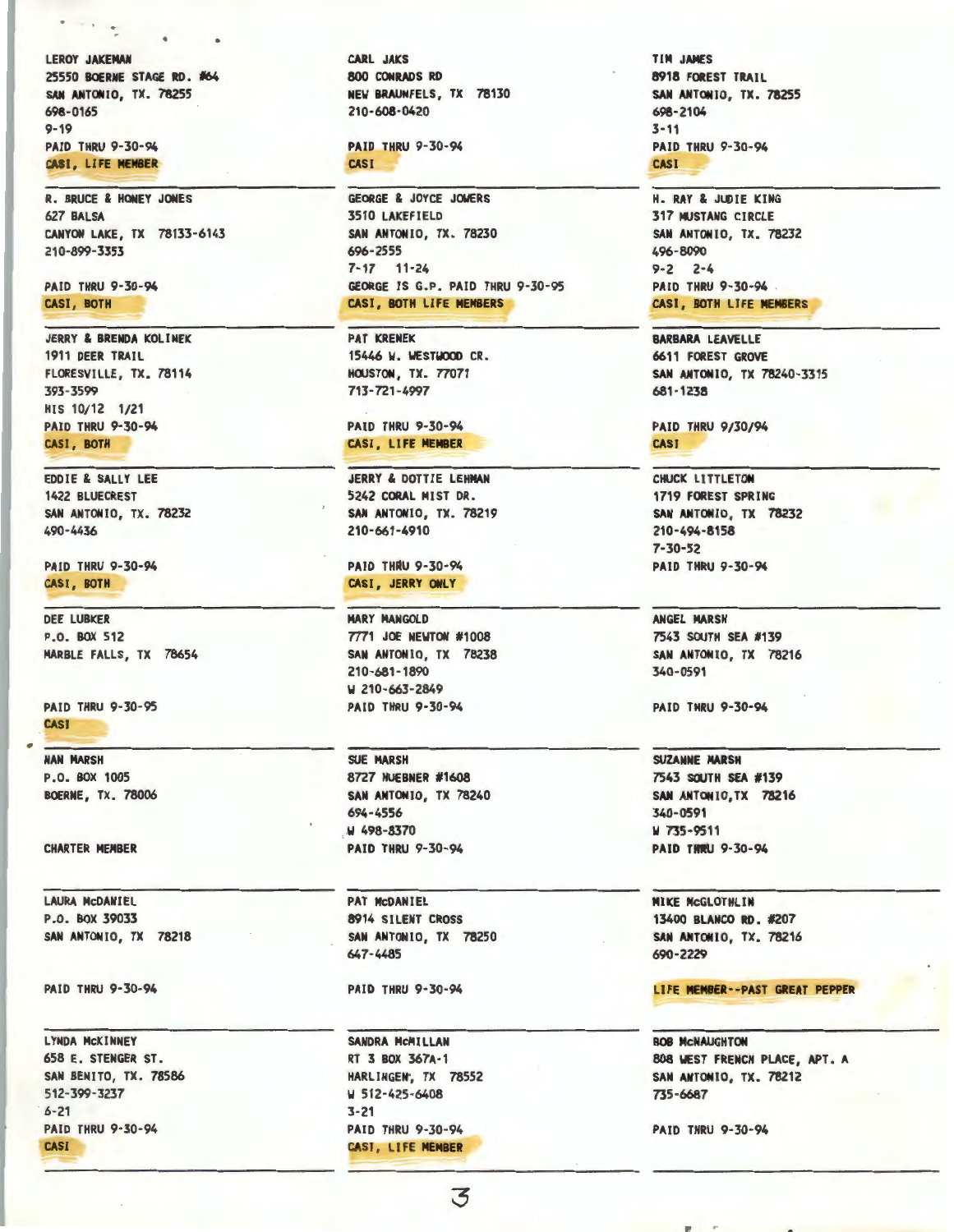BILL **MERRIMAN**  1101 **W.** CRAIG SAN ANTONIO, TX. 78201

 $\blacksquare$ 

PAID THRU 9-30-94 CASI

LARRY OTTO 911 **BOOARK**  AUSTIN, TX. 78745 512-444-6971

PAID THRU 9-30-94 **CASI** 

ED & SHIRLEY PETSCHELT 205 JEANETTE CONVERSE, TX 78109 659-8800 9-9 7-6 PAID THRU 9-30-94 **CASI, ED ONLY** 

STAN PITTS P.O. BOX 382 SCHERTZ, TX 78154 210-659-0471 9-2 PAID THRU 9-30-94 CASI, LIFE **MEMBER** 

GABRIEL PUGLIESE 5927 SUNDANCE LANE SAN ANTONIO, TX. 78238

PAID THRU 9-30-94

BERT "BUBBA" REINKE 8852 **FM** 621 MARTINDALE, TX. 78655 512-357-6227

PAID THRU 9-30-94 CASI, LIFE **MEMBER** 

KENNETH & YOLIE ROOD 7722 CLAY RIDGE **SAN ANTONIO,** TX 78239 210-650-9854

**PAID** THRU 9-30-94 **CASI** - **KEN ONLY** 

MICKEY ROTH 720 LANGE RD. SEGUIN, TX. 78155 512-379-6579

PAID THRU 9-30-94 **CASI** 

MARY ANN METZ BOX 531 UTOPIA, TX. 78884 966-5118 9-23 3-13 FRANK IS **A** LIFE MEMBER--PAST G.P. CASI, PAID THRU 9·30-93 (MARY ANN)

C. HOLLEY & PATTIE PADGET 11765 WEST **AVE.** #107 SAN ANTONIO, TX 78216 210-715-1025 8-22-64 9-8-55 **PAID** THRU 9-30-94 CURTIS HOLLEY

**TOM** & ROSALIE PIKE 8607 **TANBARK SAN ANTONIO,** TX. 78240 684-7056 7-10 3-2 **TOM** IS **A** LIFE **MEMBER--PAST** G.P. **CASI, BOTH** - **PAID** THRU 9-30-94 (ROSALIE)

**MARTY PRASIFKA** 110 **CHAPARRAL** CIRCLE **JOJRDANTON,** TX. 78026 210-769-3147 2-22 **PAID** THRU 9-30-94 **CASI** 

JOHN RAVEN RT. 2, BOX 200 JOHNSON CITY, TX 78636

CHARTER **MEMBER** 

CATHY D. RICH 8727 HUEBNER #1608 SAN ANTONIO, TX 78240 694-4556 <sup>~</sup>498-0566 PAID THRU 9-30-94

CLYDE & CHARMAINE ROGERS 2531 OLD TRAIL SAN ANTONIO, TX 78247 210-494-2666 10-28 9-12 PAID THRU 9-30-94

CHARLIE & CAROL ROY 806 E. PATTON DR. SEGUIN, TX. 78155 379-9255 3-23 12-25 PAID THRU 9-30-94 CASI, BOTH

JOEL **MICHON**  418 **WINEWOOO SAN ANTONIO,** TX 78213 210-342-7537 7/10/71 **PAID** THRU 9-30-94

WILBUR & LILA PALMER 2032 WEST **OAKLAWN**  PLEASANTON, TX 78064

**PAID** THRU 9-30-94

PAT & RAYMOND PILCHIEK RT 1, BOX 83 BLUFFTON, TX 78607 915-379-1407 7-26-33 3-24-36 PAID THRU 9-30-94 CASI, BOTH LI FE **MEMBERS** 

JOHN & LAURA PRATT 10535 ARBOR BLUFF SAN ANTONIO, TX 78240 210-681-7363

PAID THRU 9-30-94 CASI, BOTH

CINDY REED 8014 ELLINGER LANE **HOUSTON, TX 77040** 713-460-8040 6-14 PAID THRU 9-30-94 CASI , LI FE **MEMBER** 

DAVID & MARY ANN RICHARDSON 12002 LONE SHADOW TRAIL SAN ANTONIO, TX. 78233-2861 655-6590

PAID THRU 9-30-94 CASI, BOTH - DAVID, LIFE MEMBER

RUBY ROSS P.O. BOX 934 MARBLE FALLS, TX. 78654

PAID THRU 9-30-94 CASI , LI FE **MEN8ER** 

**SHARON** ROY 705 ALTGELT COMFORT, TX 78013 697-0709 2-4 PAID THRU 9-30-94 CASI, LIFE **MEMBER**